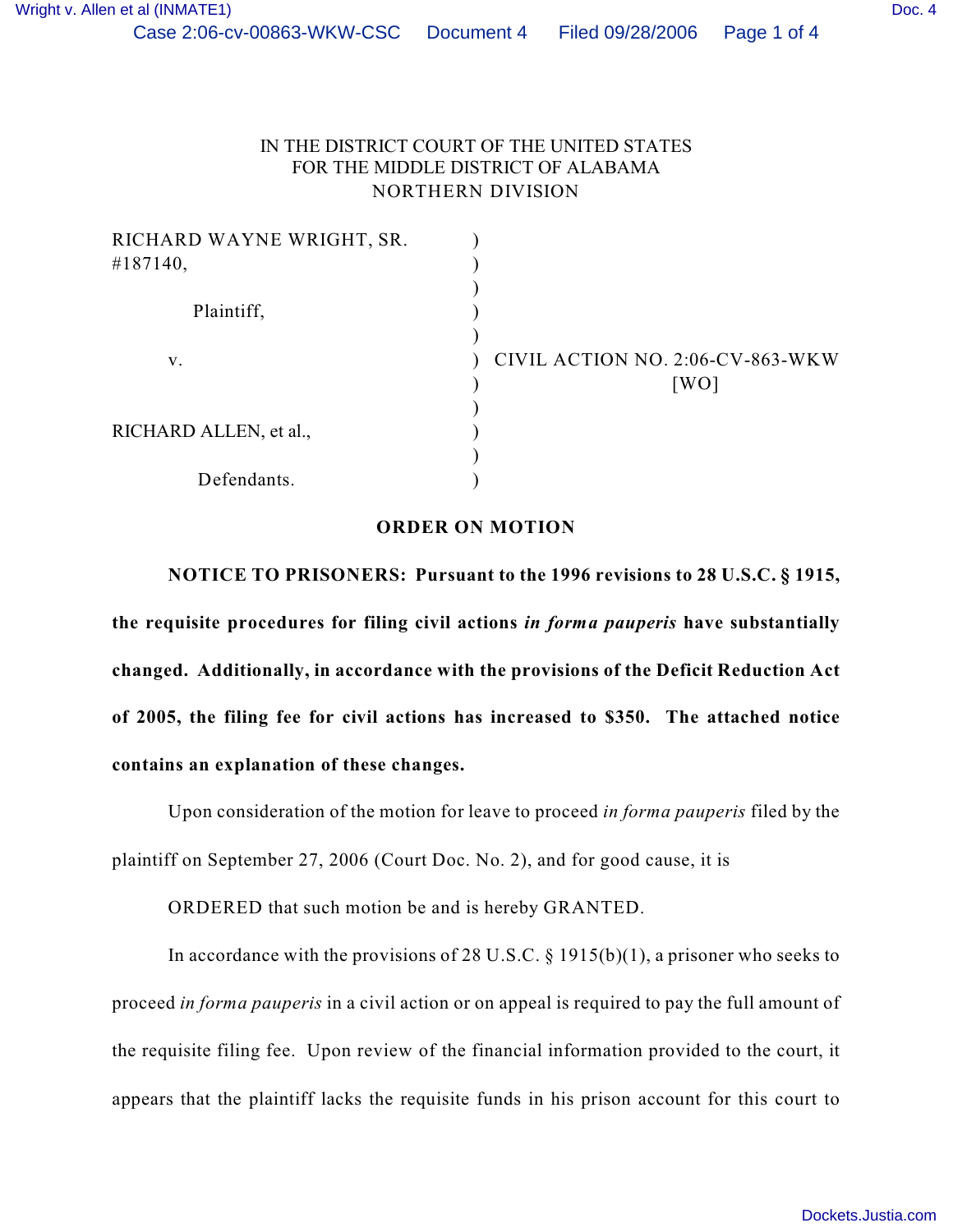require payment of either the entire filing fee or an initial partial filing fee. However, under the provisions of 28 U.S.C. § 1915(b)(1), this court must "assess and, when funds exist, collect" the \$350.00 filing fee from monies available to the plaintiff. In light of the foregoing and in accordance with the provisions of 28 U.S.C. § 1915(b)(2), it is further

ORDERED that:

1. The plaintiff shall make monthly payments of 20 percent of each preceding month's income credited to his account as payments towards the \$350.00 filing fee.

2. Those persons having custody of the plaintiff shall forward the above described payments from the plaintiff's account to the clerk of this court each time the amount in the plaintiff's account exceeds \$10.00 until the \$350.00 filing fee is paid in full. *Id.* 

To aid the plaintiff and those persons having custody of the plaintiff in complying with the requirements of this order, the clerk is DIRECTED to furnish a copy of this order to the inmate account clerk at the Ventress Correctional Facility.

The plaintiff is advised that if this case is dismissed for any reason he remains obligated to pay the \$350.00 filing fee. The filing fee will be collected from any funds which become available to the plaintiff and will be forwarded to this court by those persons having custody of the plaintiff pursuant to the directives contained in this order.

Additionally, the plaintiff is advised that if he files a notice of appeal he will likewise be required to pay the requisite appellate filing fee which is currently \$455.00. Thus, if at the time the plaintiff files a notice of appeal he has the necessary funds to pay the \$455.00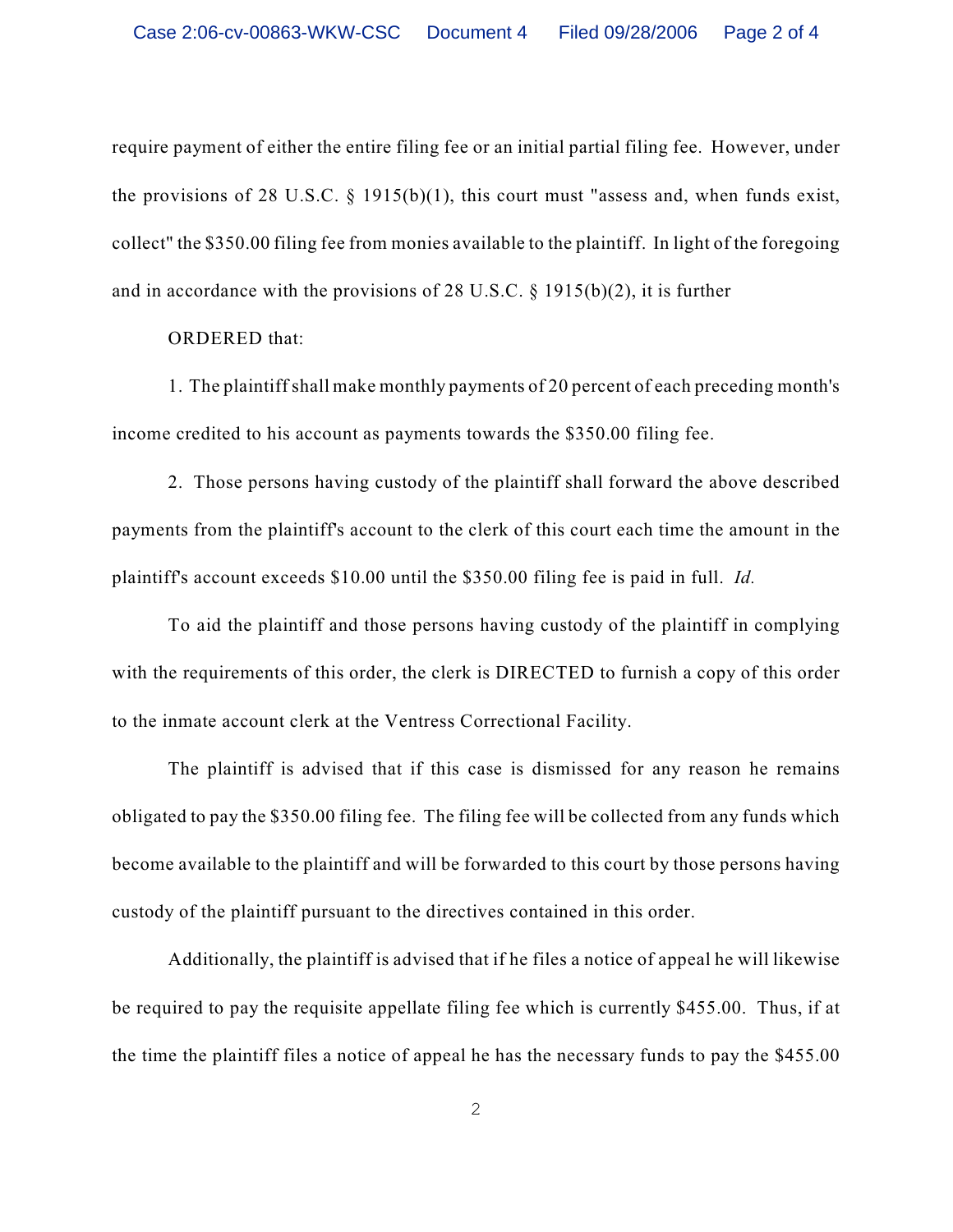filing fee, he must submit such amount to the court with the notice of appeal. If the requisite funds are not available and the plaintiff seeks to proceed *in forma pauperis* on his appeal, he must complete an affidavit in support of such request and supply the court with a certified copy of his prison account statement for the 6-month period preceding the filing of the appeal. However, the plaintiff is informed that regardless of this court's determination on his *in forma pauperis* motion the entire appellate filing fee will be collected from those persons having custody of him from funds available in his prison account in a manner similar to that outlined in this order.

Done this  $28<sup>th</sup>$  day of September, 2006.

 /s/Charles S. Coody CHARLES S. COODY CHIEF UNITED STATES MAGISTRATE JUDGE